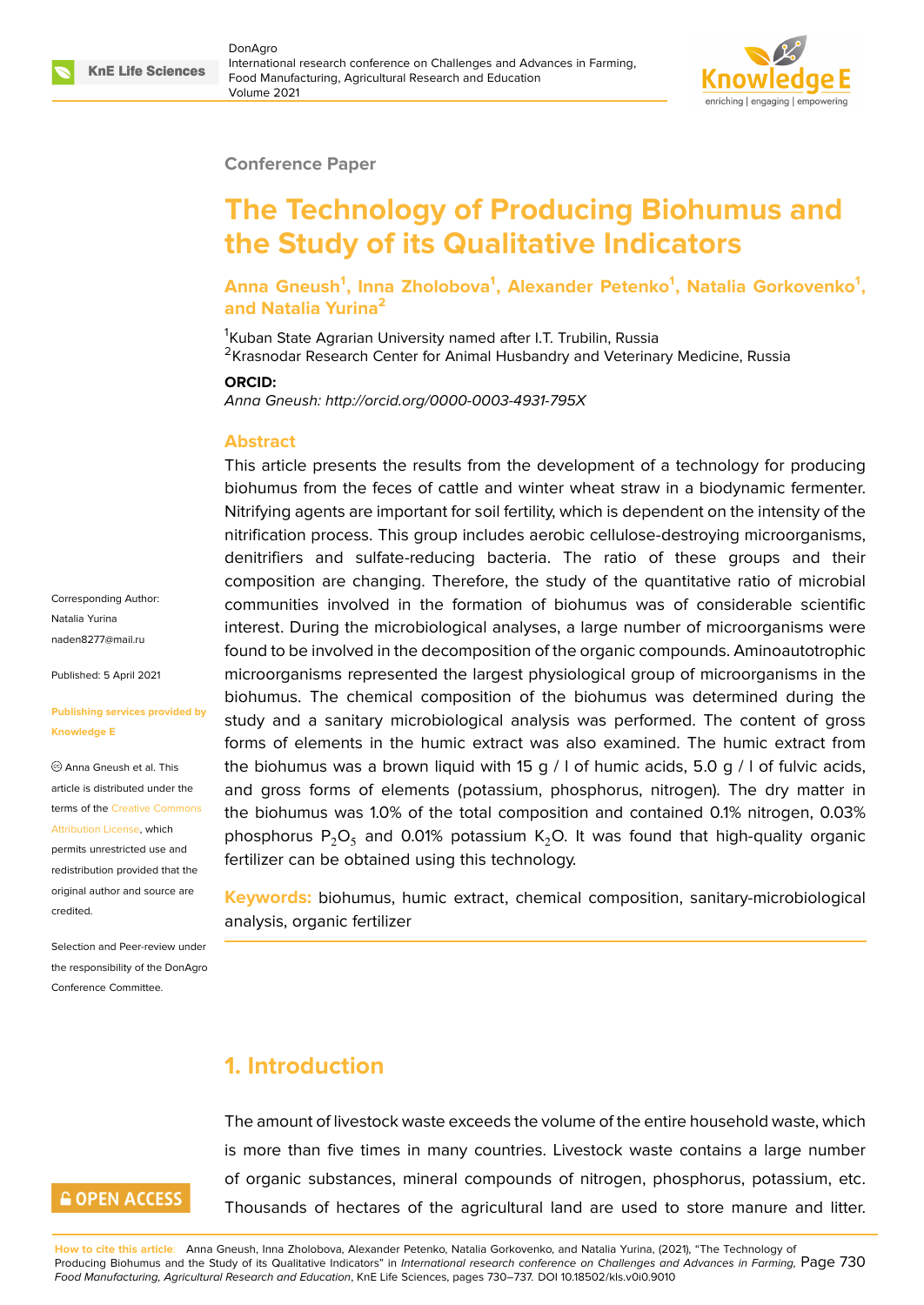

Storage of manure and litter near large livestock complexes and poultry farms leads to environmental pollution [1-3].

Modern energy-saving technologies are needed in order to effectively use manure and get high-quality organic fertilizers from it. The main requirement for the processing of animal waste technology is the preservation of their biological activity. The main requirement is the maximum preservation of compounds of nitrogen, phosphorus and other elements with the subsequent receipt of biological fertilizers from them [4-6].

The valuable organic fertilizer can be obtained using microorganisms as a result of biofermentation of litter and manure at 70... 85 ° C.

With proper management of the biotechnological process of waste fermentation, more intensive mineralization of the initial substrate occurs. Also, biosynthesis activity of the novel compounds increased. The nutritional properties of the final products are improved. Processing of organic matter can be regulated by various methods: physical, chemical and biological. Microorganisms are activated by the biological method, by their enzyme systems to accelerate the decay of organic compounds and microbial synthesis [7-10].

The trophic structure of the microbial community is determined by the interactions between the functional groups of microorganisms that have specialized sets of enzymes that enable them to use certain substances. The process of decomposition of plant residues in the form of biopolymers (cellulose, etc.) is started by hydrolytic microorganisms, which, by isolating hydrolytic exoenzymes, decompose biopolymers into monomers. It, accumulating in the substrate, on the principle of feedback causes repression of the synthesis of exohydrolases, which causes the transition of hydrolytic microorganisms to a resting state. The monomers formed in this process are used by another group - copyiotrophs, the intensive development of which leads to a sharp decrease in the content of monomers. Copyiotrophs become inactive as a result of depletion of the pool of monomers in the soil. Then oligotrophs, which use monomers in extremely low amounts, appear in the active phase. In this case, the catabolic repression of the synthesis of hydrolases is removed, and the cycle of decomposition of the biopolymer is repeated. Thus, the activity of each of the above groups of microorganisms is of pulsating character [11-13].

An urgent task is the development of biotechnological methods for producing organic preparations based on humic compounds with a wide range of biological effects, which will contribute to increasing crop yields and ensuring biological protection of the soil [14-16].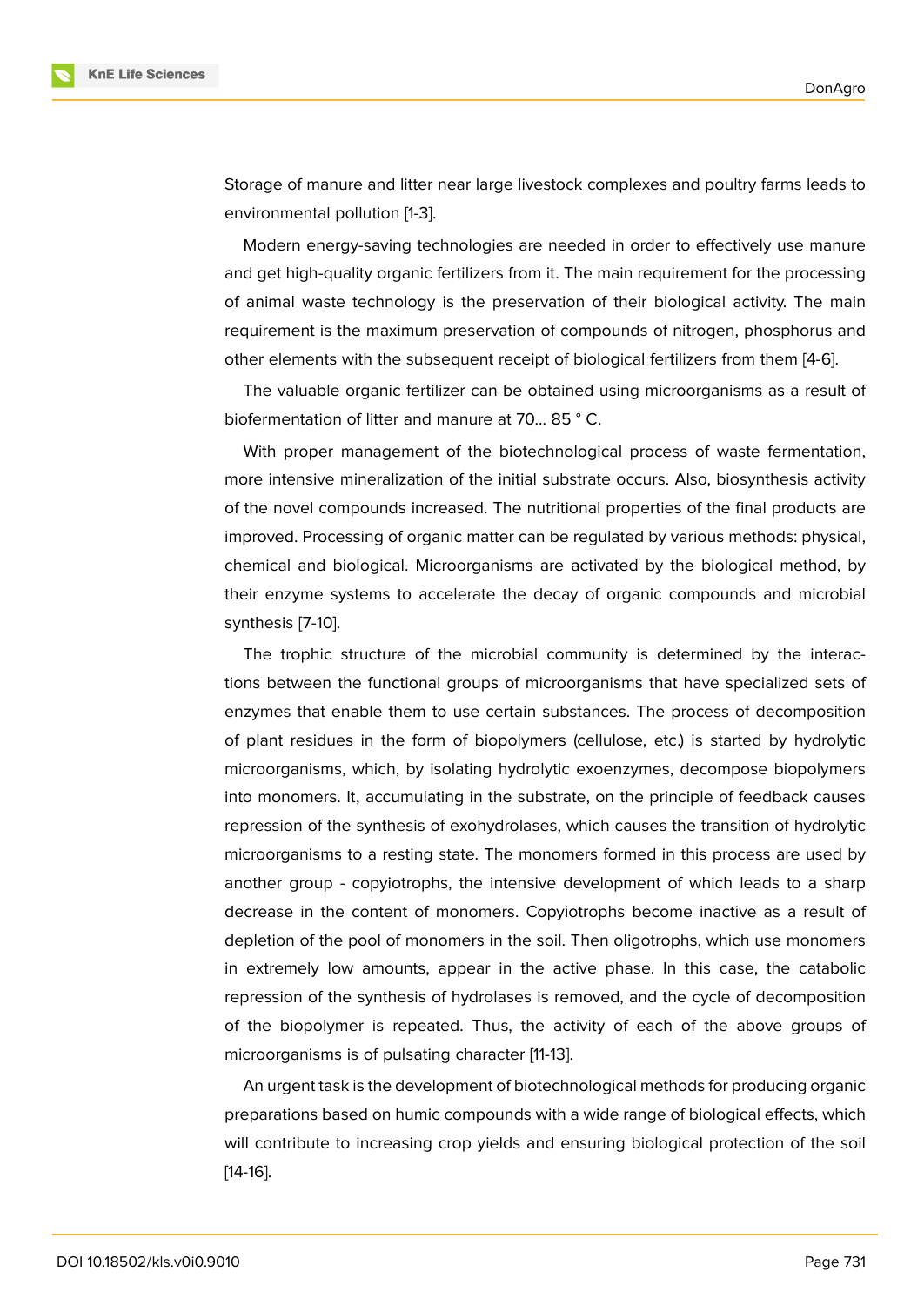

The purpose of the work was to develop a technology for producing biohumus and study its quality and sanitary-microbiological indicators.

To achieve this goal, the following tasks were solved:

1. to develop a technology for producing biohumus from feces of cattle and straw of winter wheat in the biodynamic fermenter;

2. to determine the chemical composition of biohumus;

3. to conduct a sanitary-microbiological analysis of biohumus;

4. to study the content of the gross forms of elements in the humic extract of biohumus.

### **2. Methods and Equipment**

In order to extract humic compounds from the obtained extract, we carried out its treatment with sodium hydroxide at the rate of 40 g of NaOH per 1 liter of extract. With alkaline pH, the growth and development of microorganisms stop. In addition, water-soluble salts of all the main bioactive elements (sodium, potassium, ammonium) contained in biohumus are formed. Alkaline treatment of the humic extract allows one to obtain a more concentrated product, to enhance the activity of humic acids, to increase the quality and shelf life of biohumate.

To determine the chemical composition of biohumus and the humic extract obtained from it, we carried out a chemical analysis of two samples of biohumus and two samples of humic extract in triplicate. According to I. Tyurin's method, in the studied samples, we determined: carbon of humic acids, carbon of fulvic acids, mass fraction of dry matter according to GOST 26713-85, mass fraction of moisture according to GOST 26713-85, mass fraction of organic substances according to GOST 27980-88, the mass fraction of ash substances according to GOST 26714-85, the activity of hydrogen ions according to GOST 27979-88, the mass fraction of total nitrogen of dry matter according to GOST 26715-85, the mass fraction of total phosphorus in recalculation of  $P_2O_5$  by dry matter according to GOST 26717-85, the mass fraction of calcium in terms of dry matter according to GOST 26487-85.

## **3. Results and Discussion**

We received biohumus according to the technology developed by us from cattle manure and winter wheat straw in a 12  $\times$  4  $\times$  2.5 m biodynamic fermenter equipped with a system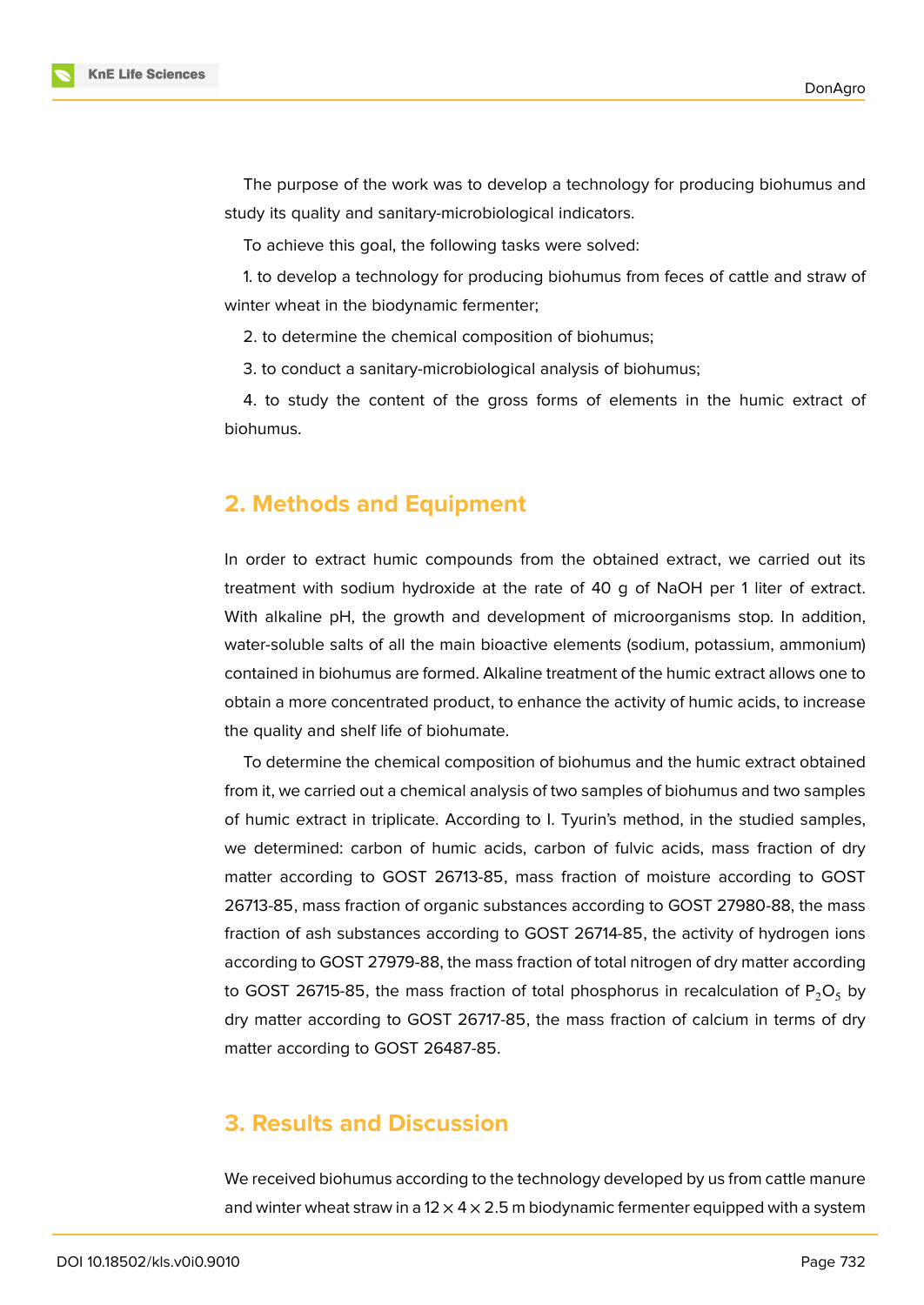**KnE Life Sciences** 



of gutters in the bottom that ensure fluid outflow. To obtain biohumus, we prepared a mixture of 72 tons of cattle manure and 9 tons of straw chopped to a fraction of 1–20 centimeters, moistened to a relative humidity of 65% (total 81 tons), which was placed in a fermenter. We periodically mixed the mixture and monitored a change in its temperature under the influence of indigenous microorganisms. After 125 hours, we heated the mixture to 75 ° C and started collecting the humic extract, which was collected in a gutter system in a collection tank. The moisture content of the mass in the biodynamic fermenter was maintained at 65%. The process of isolating the humic extract lasted for 72–90 h and ended when the temperature of the biohumus mass was reduced to 50 °C. As a result of one cycle of biodegradation of 81 tons of organic matter in the biofermenter, 4000 L of humic extract was obtained.

At the initial stage of composting, manure had a bright brown color, a pungent smell of ammonia, and humidity up to 75%. To prepare the compost mixture, straw cutting was mixed with manure on a concrete site. At the bottom of the biodynamic fermenter, chopped straw in the form of a pillow 0.2 m high was placed and then the fermenter was fully loaded. The volume of the fermenter was 80 m<sup>3</sup>. After loading the fermenter, the compost mixture was spilled with water in a volume of 2-3 m<sup>3</sup>, depending on the initial humidity. Throughout the cycle, we recorded the following technologically important indicators: temperature, humidity, density, acidity. On the second day of fermentation, aeration was carried out automatically for 1 hour under a pressure of 10 atmospheres. As a result of an increase in the number of thermophilic microorganisms, on the sixth day of the experiment, the temperature in the organic matter increased to 70 °C. After 10 days, the fermenter was restarted.

Compost from the fermenter was laid out on a concrete platform, mixed and again placed in the fermenter, previously prepared according to the same scheme as it was at the beginning of fermentation. At this stage, biohumus acquires a dark color, and the smell of ammonia is lost. The fermented mass was unloaded from the fermenter in the form of a ready biohumus after 12 days. During this time, biohumus acquired an even more saturated black color, and a tangible smell of soil. The finished product was unloaded on a concrete site, where it was dried to a moisture content of 55%.

The use of straw slices is necessary for the use of a filler, which prevents the adhesion of manure and ensures optimal aeration. Analysis of the chemical composition of biohumus is presented in Table 1.

The biohumus obtained was found to contain a high content of organic matter - up to 50%, humic substances - 20%, total nitrogen - 1.8%, total phosphorus - 2.1%, total potassium - 2.5%, amino acids - 32 g / l. All these biologically active compounds, when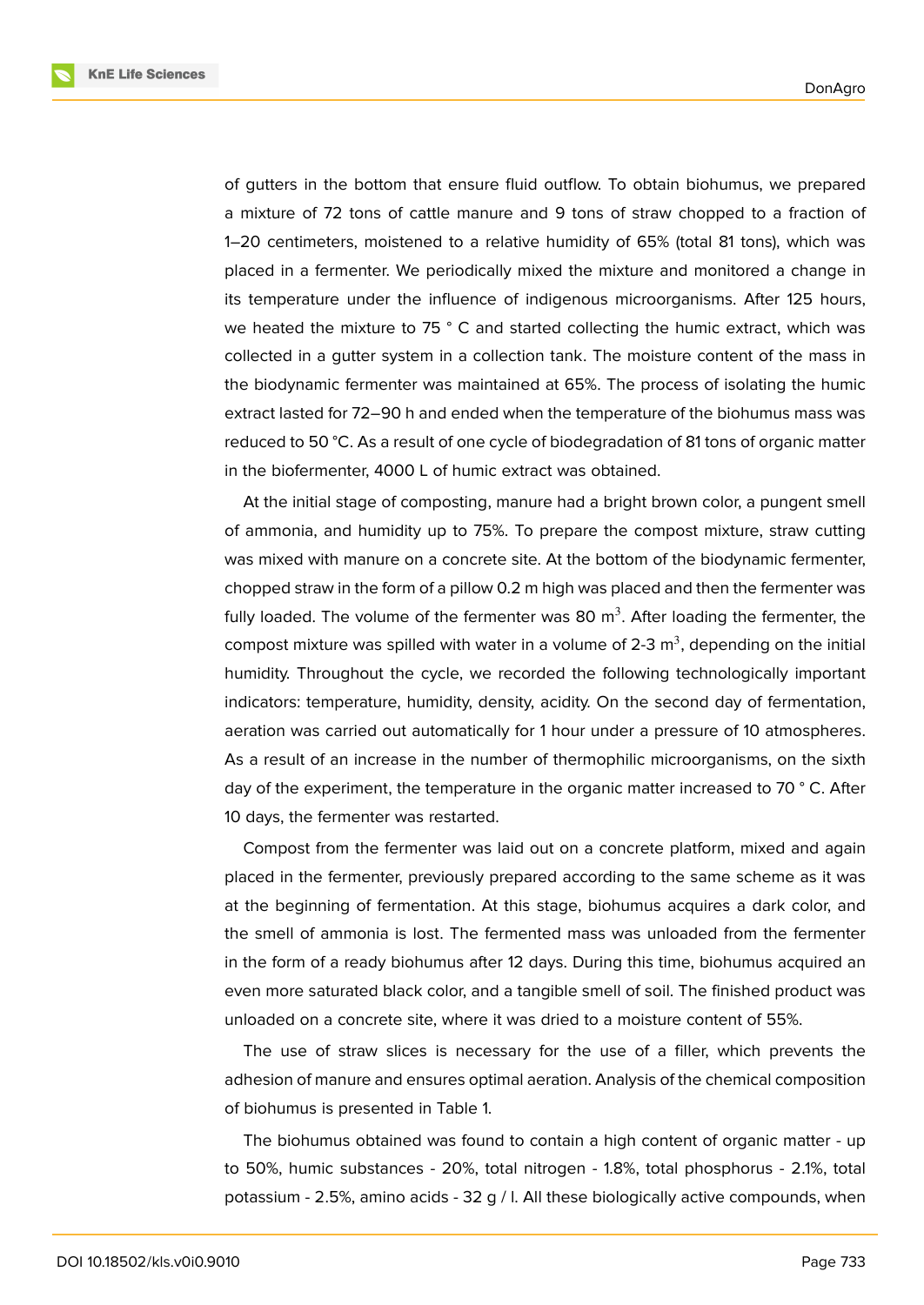

used as biofertilizers, can fruitfully affect the growth and development of crops, and the quality of products.

| <b>Indicators</b>                  | Content     |
|------------------------------------|-------------|
| Mass fraction of organic matter, % | 50.0        |
| Humic substances, %                | 20.0        |
| Ash substances, %                  | 30.0        |
| Total nitrogen, %                  | 1.8         |
| Total phosphorus, %                | 2.1         |
| Total potassium, %                 | 2.5         |
| Humidity, %                        | 54.0        |
| рH                                 | $6.7 - 7.8$ |
| Amino acids, q / I                 | 32.0        |

| TABLE 1: The chemical composition of biohumus |  |  |
|-----------------------------------------------|--|--|
|-----------------------------------------------|--|--|

The vital activity of microorganisms plays an important role in the composting process. Microorganisms contribute to the intensive decomposition of organic matter, which include various groups of microbial cenosis. First of all, these are ammonifiers, which cause the breakdown of protein residues. The next group includes microorganisms that decompose plant debris and contribute to the formation of humus compounds enriched in products of microbial autolysates (α-humates). This group includes bacteria, fungi, actinomycetes. The next group is the so-called "scattering microbes", which processes residual amounts of organic substances. This is a group of oligotrophic (oligonitrophilic and oligocarbophilic) microorganisms. In the process of biodegradation of organics and the formation of biohumus, autotrophs play a significant role, using the final products of microbial decay and mineralize α-humates. Among them, nitrifying agents are of particular importance, since soil fertility is most dependent on the intensity of the nitrification process. Also this group includes aerobic cellulose-destroying microorganisms, denitrifiers, sulfate-reducing bacteria. The ratio of these groups and their composition is changing, therefore, the study of the quantitative ratio of microbial communities involved in the formation of biohumus was of significant scientific interest.

A large number of microorganisms involved in the decomposition of organic compounds were detected in biohumus during microbiological analysis

The largest physiological group of microorganisms in biohumus is represented by aminoautotrophic microorganisms, the number of which was 231.6  $\times$  10<sup>6</sup> CFU / g. This, apparently, is associated with the predominance of plant-origin organic matter in the processed mass. The number of ammonifiers was 1.8 times lower compared to that of aminoautotrophs and amounted to 130.33  $\times$  10<sup>6</sup> CFU / g. The predominance of the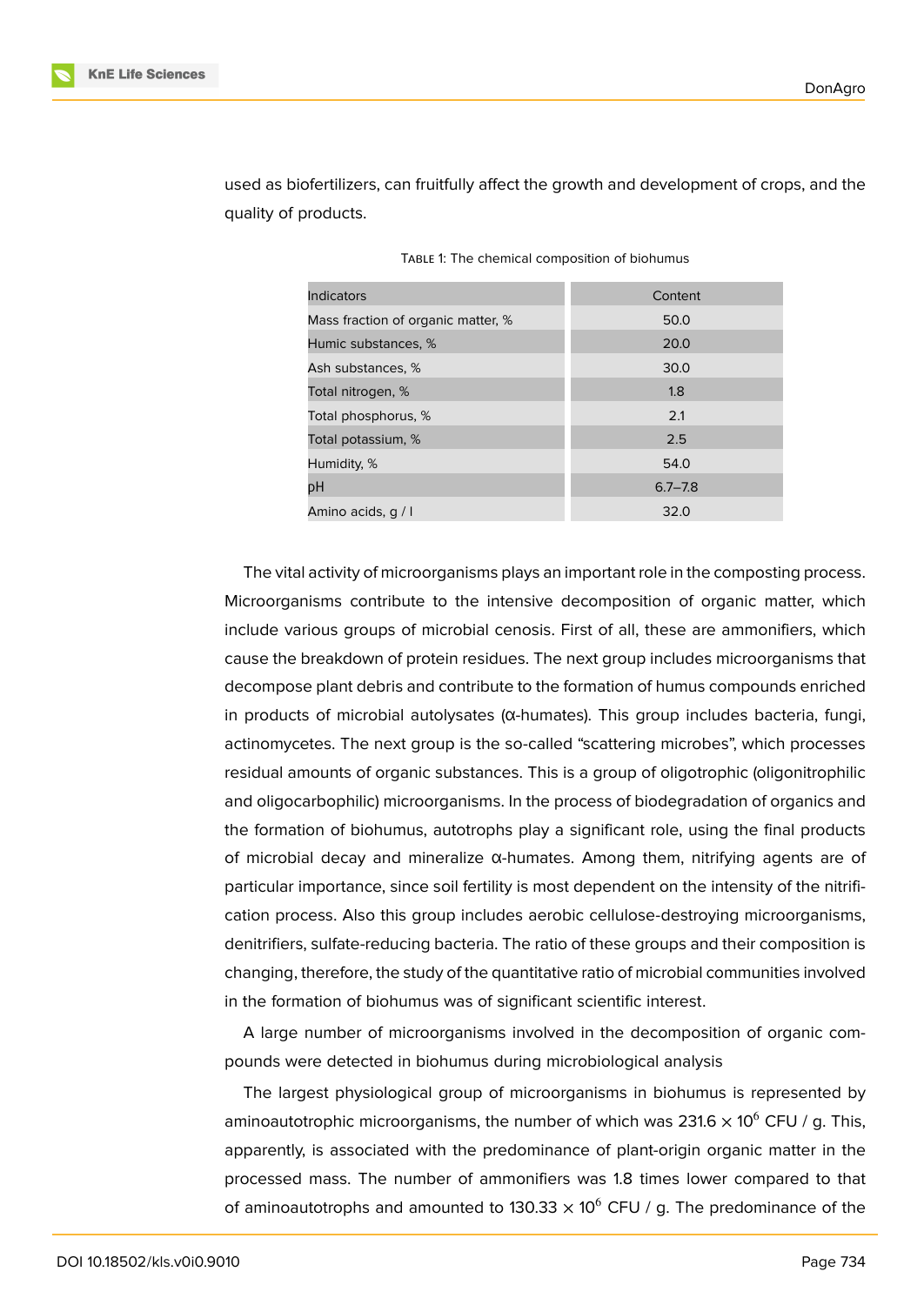

group of aminoautotrophs over ammonifiers indicates a rather high degree of compost mineralization.

The number of cellulose-destroying actinomycetes in the studied biohumus was 0.93  $\times$  10<sup>3</sup> CFU / g. This is a fairly large microbial community for this class of microorganisms, which is of fundamental importance for humification and for self-cleaning of compost from conditionally pathogenic microorganisms. The latter circumstance is confirmed by the results of microbiological analysis of biohumus for the presence of sanitary-indicative microorganisms and helminth eggs (Table 2).

TABLE 2: The results of sanitary-microbiological analysis of biohumus

| Indicators                                            | Analysis result | <b>Allowed Levels</b> |
|-------------------------------------------------------|-----------------|-----------------------|
| <b>BGKP</b> index                                     | are absent      | $1 - 10$              |
| Enterococci index                                     | are absent      | $1 - 10$              |
| Pathogenic, including salmonella                      | are absent      | not allowed           |
| Eggs and larvae of geohelminthes<br>(viable), ind./kg | are absent      | not allowed           |

The humic extract from biohumus is a brown liquid with a content of humic acids of 15 g / l, fulvic acids - 5.0 g / l. The content of the gross forms of elements in the humic extract (potassium, phosphorus, nitrogen) is presented in table 3.

| Index                    | Content in terms of initial<br>humidity | Dry matter content |
|--------------------------|-----------------------------------------|--------------------|
| Dry matter, %            | 1.0                                     |                    |
| Total nitrogen, %        | 0.1                                     | 10.0               |
| Phosphorus, $P_2O_5$ , % | 0.03                                    | 2.9                |
| Potassium, $K_2O$ , %    | 0.01                                    | 1.1                |

TABLE 3: The content of the gross forms elements in the humic extract

It was found that biohumus contains dry matter in an amount of 1.0%, total nitrogen - 0.1%, phosphorus P $_{\rm 2}$ O $_{\rm 5}$  - 0.03%, potassium K $_{\rm 2}$ O - 0.01%, which is quite acceptable for organic fertilizers.

# **4. Conclusion**

As a result of the research, it has been established that the chemical composition, phytosanitary condition and the content of the gross forms of elements in the humic extract of the developed biohumus sample allow us to recommend its use for soil treatment as an organic fertilizer.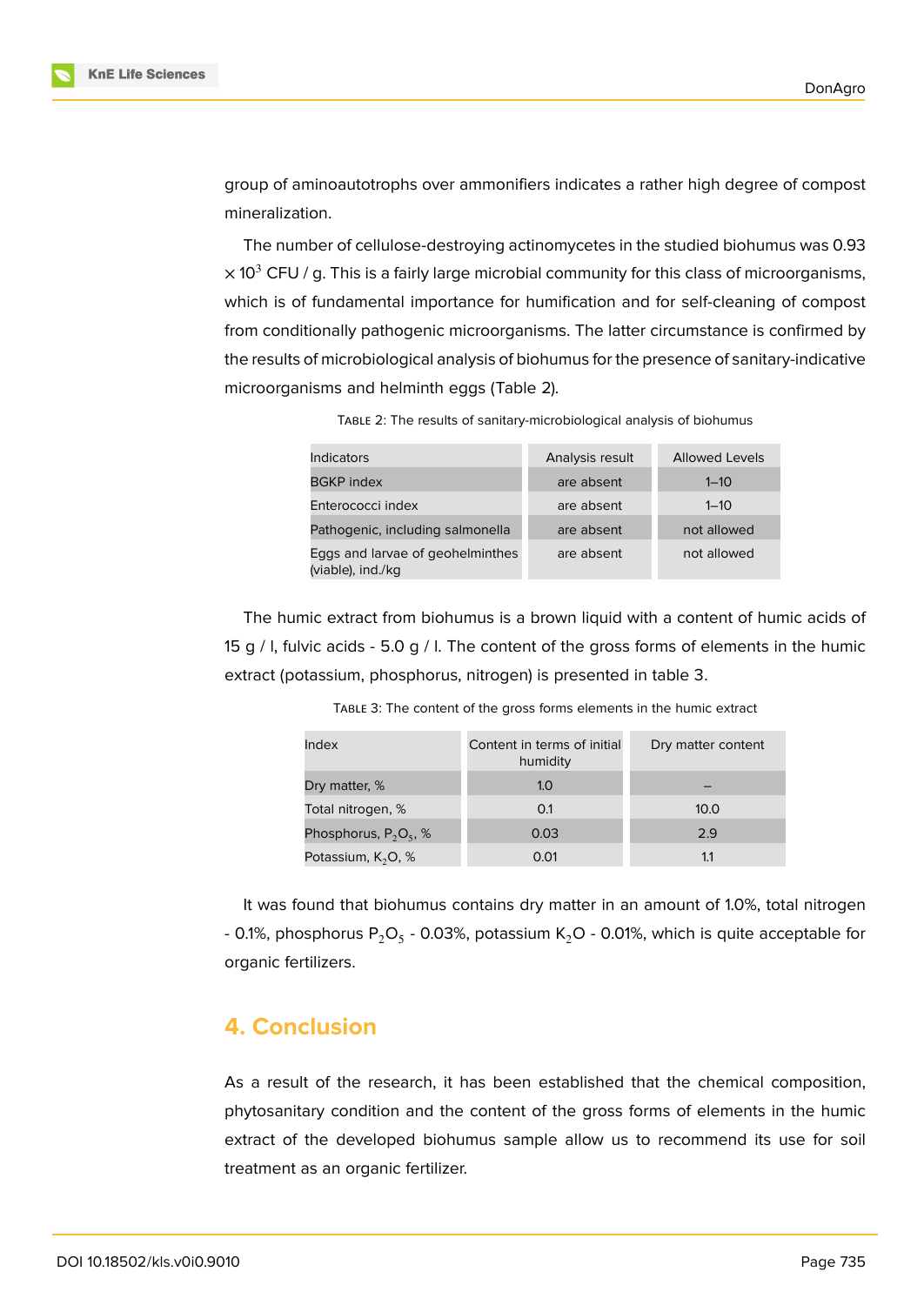

# **Conflict of Interest**

The authors have no conflict of interest to declare.

### **References**

- [1] Wu, J., *et al*. (2020). Identifying the Action Ways of Function Materials in Catalyzing Organic Waste Transformation into Humus during Chicken Manure Composting. *Bioresource Technology,* vol. 303, p. 122927.
- [2] Solaiman, Z. M., *et al*. (2019). Humus-Rich Compost Increases Lettuce Growth, Nutrient Uptake, Mycorrhizal Colonisation, and Soil Fertility. *Pedosphere*, vol. 29, pp. 170-179.
- [3] Waez-Mousavi, S. M. (2018). Humus Systems in the Caspian Hyrcanian Temperate Forests. *Applied Soil Ecology*, vol. 123, pp. 664-667.
- [4] Andreetta, A., Cecchini, G. and Carnicelli, S. (2018). Forest Humus Forms in Italy: A Research Approach. *Applied Soil Ecology*, vol. 123, pp. 384-390.
- [5] Chertov, O. and Nadporozhskaya, M. (2018). Development and Application of Humus form Concept for Soil Classification, Mapping and Dynamic Modelling in Russia. *Applied Soil Ecology*, vol. 123, pp. 420-423.
- [6] Li, F., *et al*. (2020). Spent Mushroom Substrates affect Soil Humus Composition, Microbial Biomass and Functional Diversity in Paddy Fields. *Applied Soil Ecology*, vol. 149, p. 103489.
- [7] Zaiets, O. and Poch, R. M. (2016). Micromorphology of Organic Matter and Humus in Mediterranean Mountain Soils. *Geoderma*, vol. 272, pp. 83-92.
- [8] Kõlli, R. (2018). Influence of Land use Change on Fabric of Humus Cover (pro Humus form). *Applied Soil Ecology*, vol. 123, pp. 737-739.
- [9] Ponge, J.-F. (2013). Plant–Soil Feedbacks Mediated by Humus Forms: A Review. *Soil Biology and Biochemistry,* vol. 57, pp. 1048-1060.
- [10] Andreetta, A., *et al*. (2013). Microbial Activity and Organic Matter Composition in Mediterranean Humus Forms. *Geoderma,* vol. 209-210, pp. 198-208.
- [11] Zhang, J., *et al*. (2013). Effects of Earthworm Activity on Humus Composition and Humic Acid Characteristics of Soil in a Maize Residue Amended Rice–Wheat Rotation Agroecosystem. *Applied Soil Ecology*, vol. 51, pp. 1-8.
- [12] Rizvi, S. H., *et al*. (2012). Calcium–Magnesium Liming of Acidified Forested Catchments: Effects on Humus Morphology and Functioning. *Applied Soil Ecology,* vol. 62, pp. 81-87.